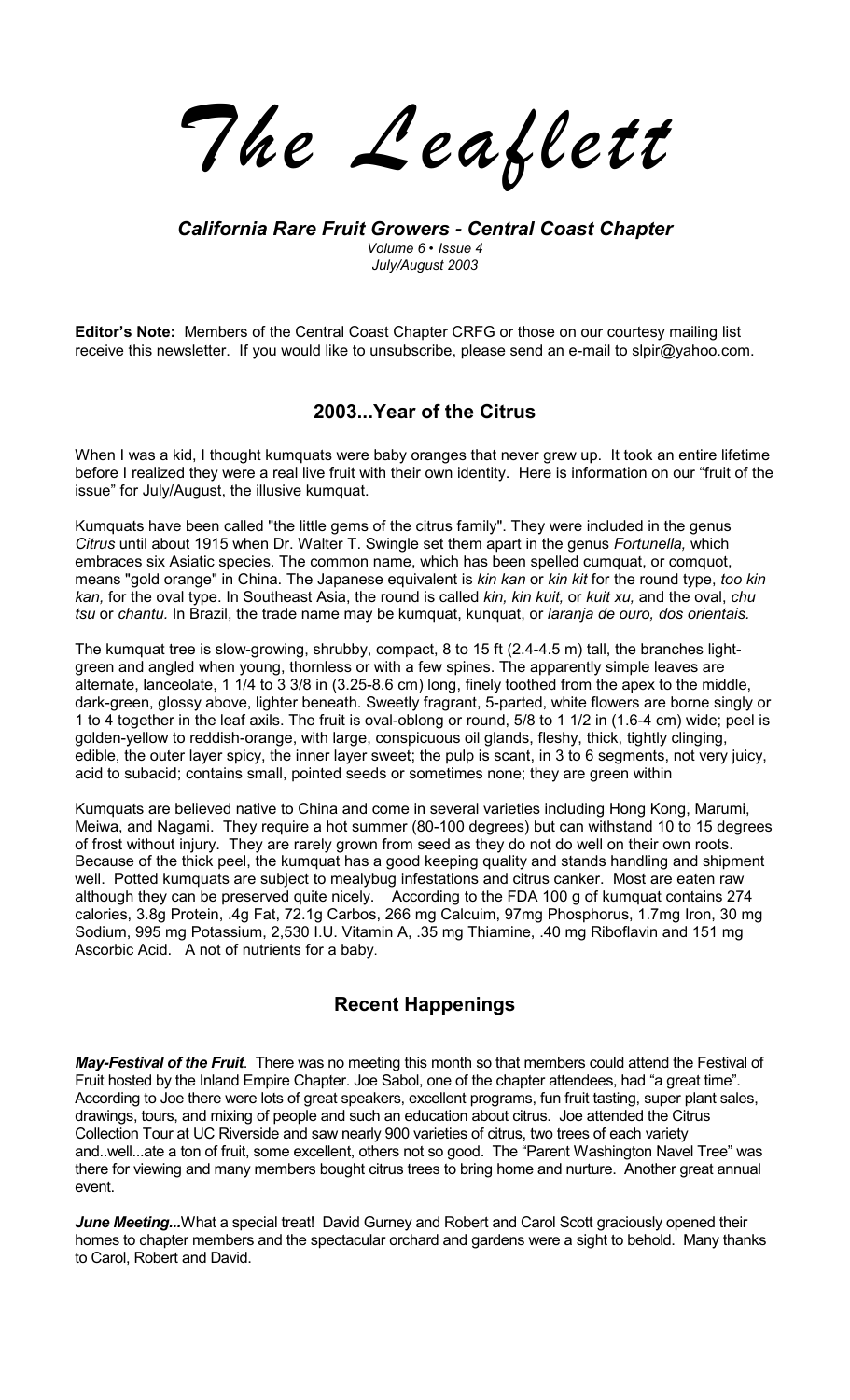*Fruit Tasting-June 21st....*Over 40 chapter members assisted with this event at Cal Poly and it was a huge success*.* Several members set up a recruitment table and signed up new members*.* Many, many thanks to those dedicated members who gave hours of their precious time to make this event a success.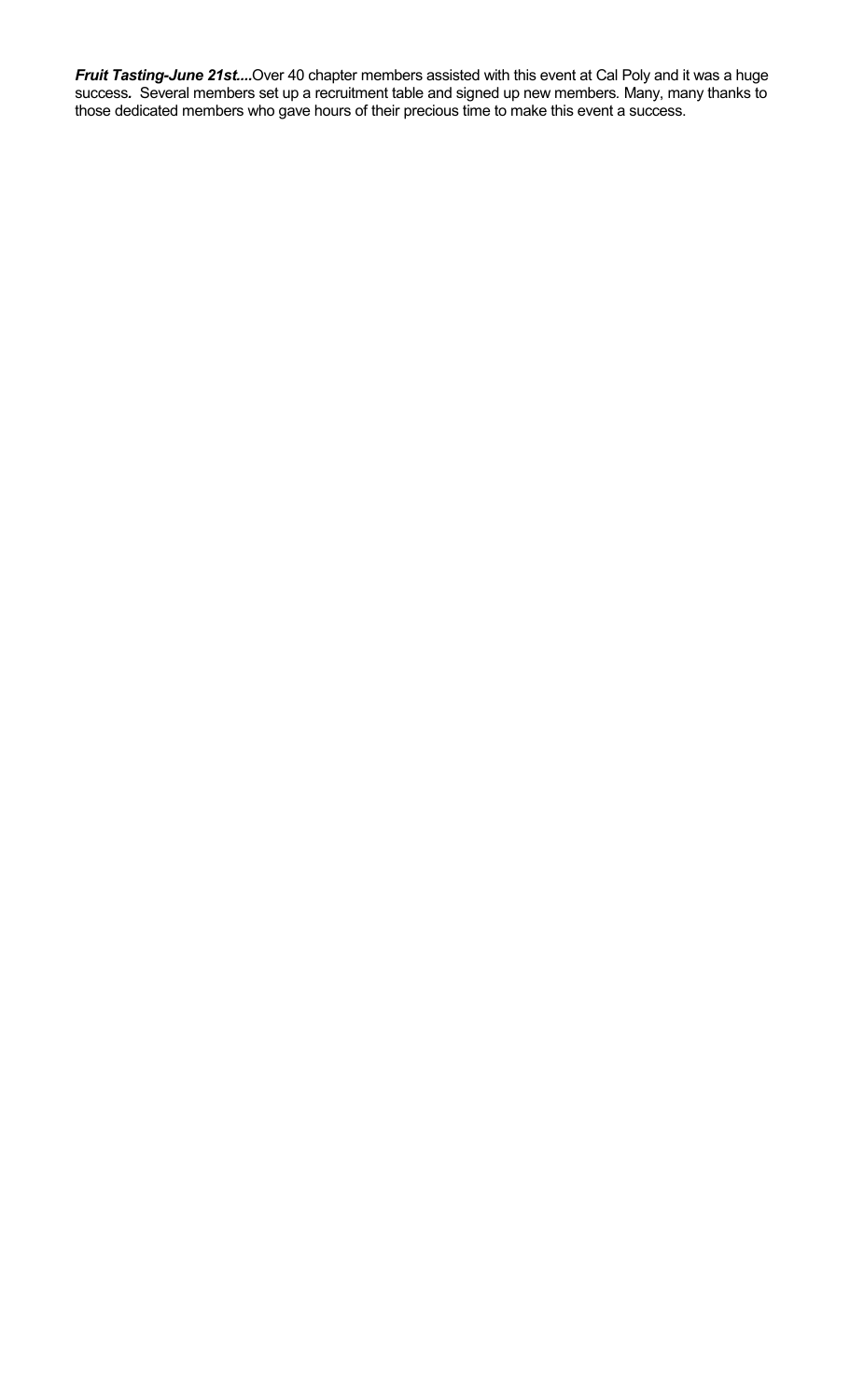# **State of the State**

Campaign 360 - Build the Future for CRFG for the state organization is underway! Although membership stands at about 3,000, at least 3,600 are needed to sustain and to build for the future. The new membership drive is intended to bring in a minimum of 600 new members by the end of 2003. In addition \$15,000 must be raised this year to meet current expenses. Board members have committed to do their part. All chapters and all members are urged to join in the effort. Here's what chapter members can do to help:

**Recruit, Recruit, Recruit!** And, if you are not currently a member, join. There are so many benefits to being a member of the state organization...the Fruit Gardener magazine, CRFG's website, the Seed Bank, the Marketplace (offering books and merchandise), support of worthy projects, higher education grants and much more including the popular annual gathering, the Festival of the Fruit.

**Donations**...the July/August issue of the Fruit Gardener will announce a fund-raising effort with several levels of contribution, starting at \$25. Donors can remain anonymous. Remember that CRFG is a non-profit corporation and contributions may be deductible.

Joe Sabol is currently on the state board and will assist with state membership applications. Several chapter members have already begun recruiting at local events. With the enthusiasm chapter members have always exhibited, we expect that more fund raising ideas will be forthcoming.

### *So letís get on the bandwagon...*

*Editorís Note:* My husband and I will be contacting our local high school here in Nipomo this summer and offer to pay for a CRFG five year local and state organization membership. We think this is an excellent way to contribute to our community and support the organization. For chapter members not good at recruiting, this is a wonderful way to support education.

# **Upcoming Events**

#### *See the end of the newsletter for a current event list) Dr. Joe will send out details to members with email as meetings get closer. For those still on snail mail, you can contact Dr. Joe at 544-1056.*

Business meetings are held at 1:30 p.m. usually the second Saturday of the month. Joe will bring handouts to each meeting detailing future events. Remember to bring chairs and wear appropriate clothing. Refreshment groups are indicated on Joe's event list.

### **Announcements**

**Join the State...**Many of our chapter members are also members of the State association and those who arenít should consider joining. With state membership you receive a wonderful color magazine filled with all sorts of great articles, news, chapter activities and contacts. Yearly dues are \$25 and applications are available from Joe Sabol.

**Newsletter Update...**Have an interesting article to contribute or comments on how to improve chapter communication? Send them to your newsletter editor at slpir@yahoo.com. Newsletter costs are way down this year due to electronic distribution. Please keep membership coordinator Dick Pottratz updated on your current e-mail address. Newsletters are distributed every two months the first week of the distribution month (i.e. first week in September for September/ October issue).

**Community Orchard Update**..the combination lock on the orchard has been changed. The new combination can be obtained from Joe Sabol at 544-1056.

**How to get to the Central Coast Website**: Type CRFG in your search box. Click on Chapters. Central Coast is the first one listed. Also you can visit other chapter web sites.

**Some interesting web sites to explore...** www.cherimoyas,org (Cherimoya Association); www.citrusresearch.com (back issues of Subtropical Fruit News); www.ams.usda.gov (USDA Market News Service); www.avocadosource.com (Great Avo Info); http://postharvest.ucdavis,edu (UC Postharvest information).

### **In Memorandum**

Gerda Martinez

October 18, 1924 to June 1, 2003

Long time Central Coast Chapter member and friend to all who knew her, Gerda will be remembered by her friends in the chapter as a tireless, dedicated, compassionate human being who touched so many lives. To those members who attended the memorial service at her home in Paso Robles her family extends their thanks. If you visited her at home, you never came away empty-handed. We have several plants in our landscaping that have survived wind, cold, rain, drought, neglect and any number of challenges..an extension of Gerda's tenacity. She will be missed.